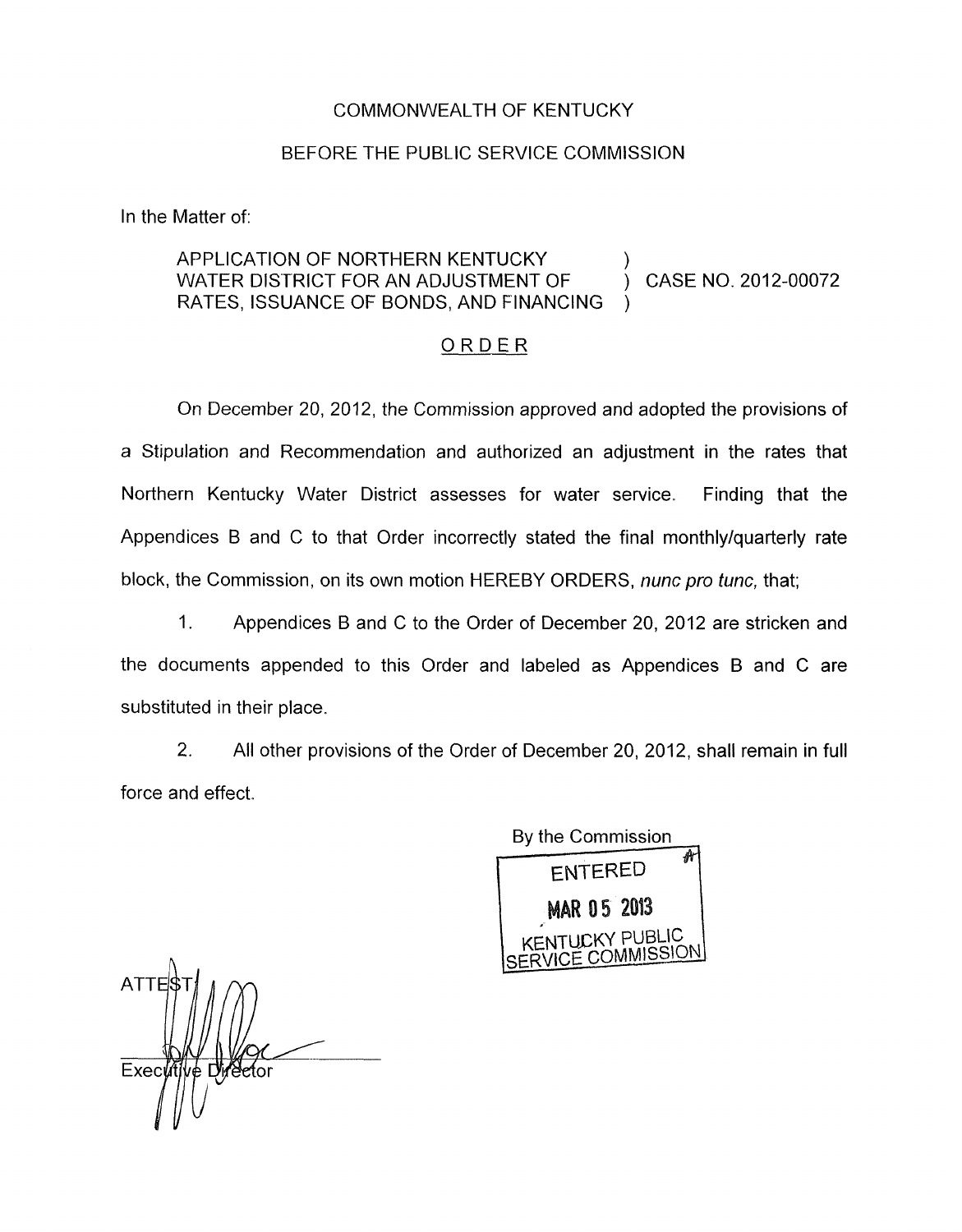## APPENDIX B

# APPENDIX TO AN ORDER OF THE KENTUCKY PUBLIC SERVICE COMMISSION IN CASE NO. 2012-00072 DATED DECEMBER 20,2012

The following rates and charges are prescribed for the customers in the area served by Northern Kentucky Water District for service rendered **on** and after January 1, 2013. All other rates and charges not specifically mentioned herein shall remain the same as those in effect under authority of the Commission prior to the effective date of this Order.

| Per Month | Per Quarter |
|-----------|-------------|
| \$13.60   | \$27.20     |
| 14.00     | 28.65       |
| 15.30     | 32.90       |
| 17.30     | 38.81       |
| 21.80     | 54.54       |
| 52.60     | 169.68      |
| 66.00     | 212.63      |
| 97.70     | 314.28      |
| 131.90    | 429.40      |
| 175.40    | 560.67      |
|           |             |

## Consumption Charges

| Monthly<br>First 1,500 cubic feet<br>Next 163,500 cubic feet<br>Over 165,000 cubic feet   | \$4.14 Per 100 cubic feet<br>3.40 Per 100 cubic feet<br>2.65 Per 100 cubic feet |
|-------------------------------------------------------------------------------------------|---------------------------------------------------------------------------------|
| Quarterly<br>First 4,500 cubic feet<br>Next 490,500 cubic feet<br>Over 495,000 cubic feet | \$4.14 Per 100 cubic feet<br>3.40 Per 100 cubic feet<br>2.65 Per 100 cubic feet |
| <b>Wholesale Water Rates</b>                                                              | \$3.195 Per 1,000 gallons<br>\$2.39 Per 100 cubic feet                          |
| <b>Bulk Sales</b>                                                                         | Per 1,000 gallons<br>\$5.53                                                     |

 $\ddot{\phantom{a}}$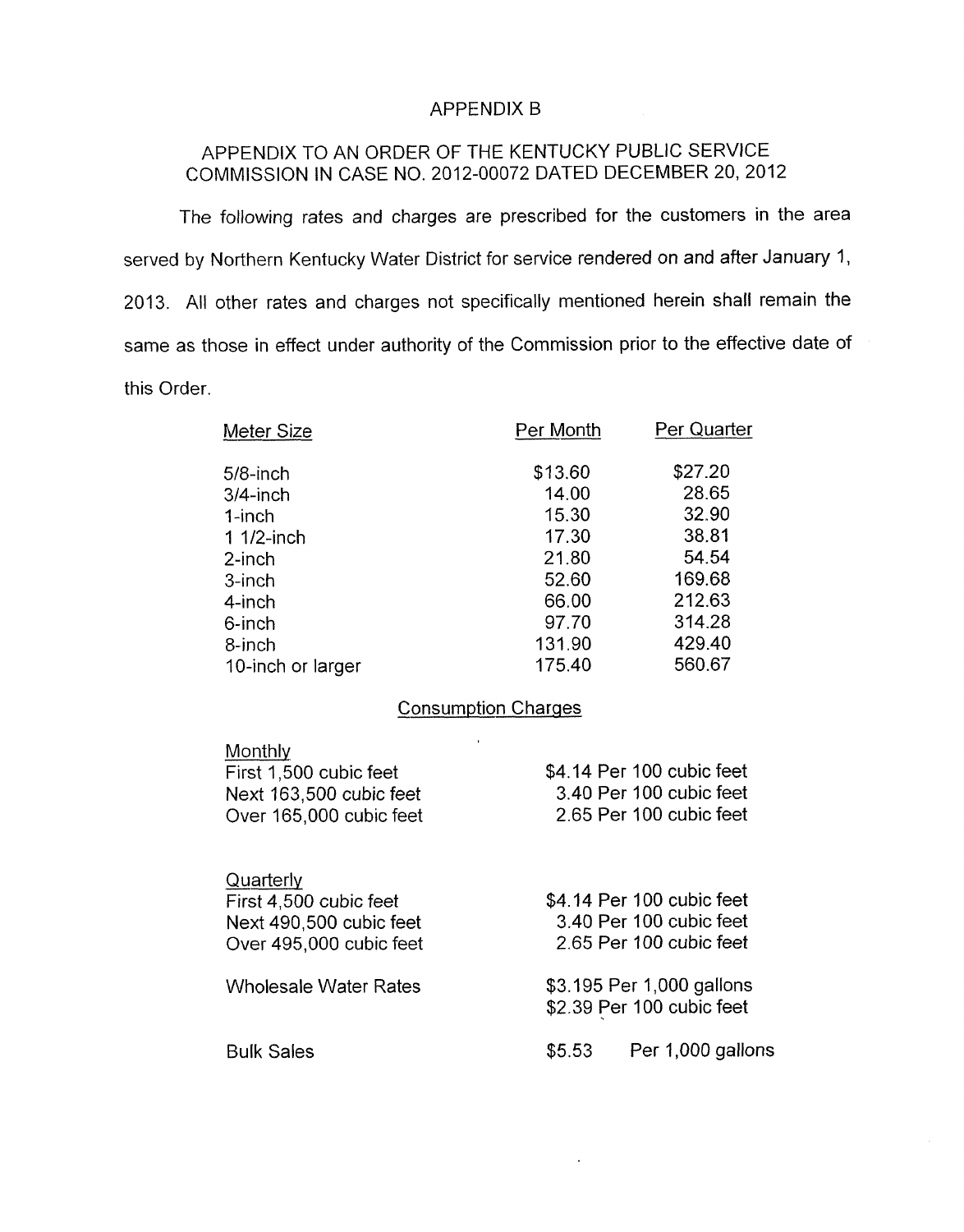## APPENDIX C

## APPENDIX TO AN ORDER OF THE KENTUCKY PUBLIC SERVICE COMMISSION IN CASE **NO.** 2012-00072 DATED DECEMBER 20,2012

The following rates and charges are prescribed for the customers in the area served by Northern Kentucky Water District for service rendered on and after January I , 2014. All other rates and charges not specifically mentioned herein shall remain the same as those in effect under authority of the Commission prior to the effective date of this Order Per Month - Per Quarter

| Meter Size        | Per Month | Per Quarter |
|-------------------|-----------|-------------|
| $5/8$ -inch       | \$14.20   | \$28.40     |
| $3/4$ -inch       | 14.60     | 29.90       |
| $1$ -inch         | 16.00     | 34.30       |
| $11/2$ -inch      | 18.00     | 40.50       |
| $2$ -inch         | 22.70     | 56.90       |
| 3-inch            | 54.90     | 177.00      |
| 4-inch            | 68.80     | 221.80      |
| 6-inch            | 101.90    | 327.80      |
| 8-inch            | 137.60    | 447.90      |
| 10-inch or larger | 183.00    | 584.80      |
|                   |           |             |

### Consumption Charges

| Monthly                      |                             |
|------------------------------|-----------------------------|
| First 1,500 cubic feet       | \$4.25 Per 100 cubic feet   |
| Next 163,500 cubic feet      | 3.53 Per 100 cubic feet     |
| Over 165,000 cubic feet      | 2.72 Per 100 cubic feet     |
| Quarterly                    |                             |
| First 4,500 cubic feet       | \$4.25 Per 100 cubic feet   |
| Next 490,500 cubic feet      | 3.53 Per 100 cubic feet     |
| Over 495,000 cubic feet      | 2.72 Per 100 cubic feet     |
| <b>Wholesale Water Rates</b> | \$3.26 Per 1,000 gallons    |
|                              | \$2.44 Per 100 cubic feet   |
| <b>Bulk Sales</b>            | Per 1,000 gallons<br>\$5.68 |